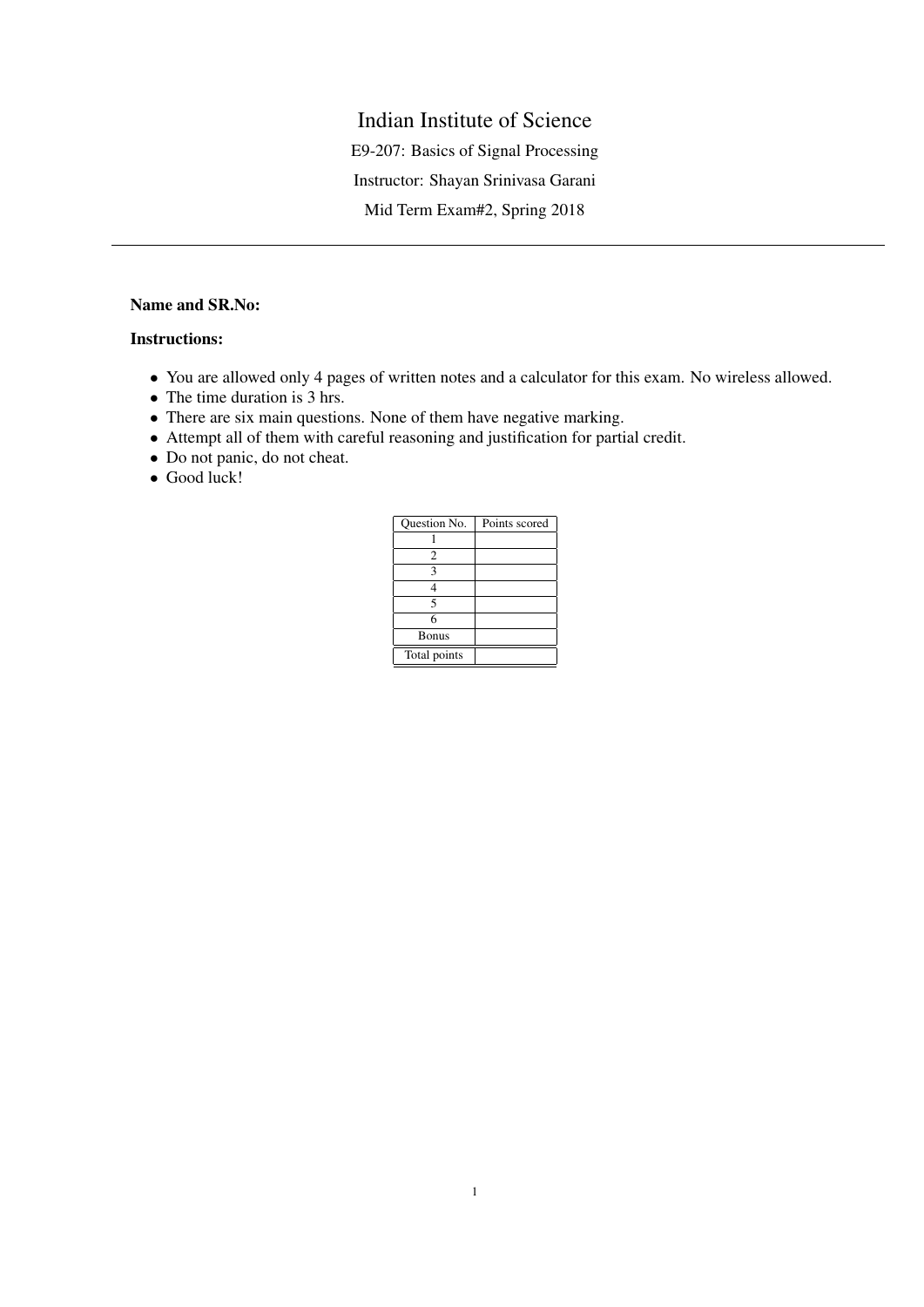PROBLEM 1: Simplify the following multirate systems shown in Figure 1 as best as you can. Obtain the simplified frequency response. Show all your steps carefully. (15 pts.) (15 pts.)



FIGURE 1. Multirate systems.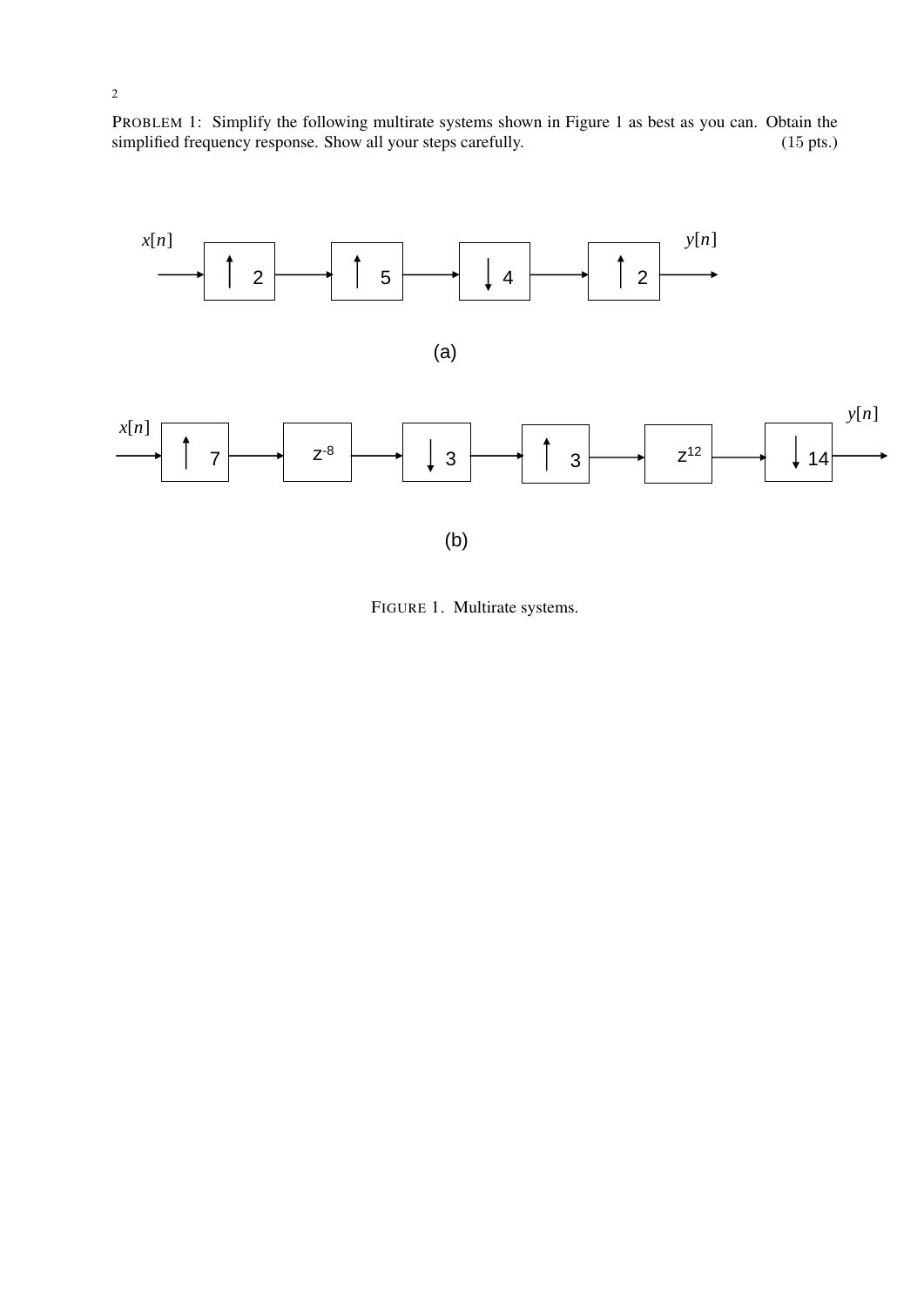PROBLEM 2: Prove that decimation by M followed by expansion by L can be interchanged if L and M are relatively prime. You must prove this result in the frequency domain representation. (10 pts.) relatively prime. You must prove this result in the frequency domain representation.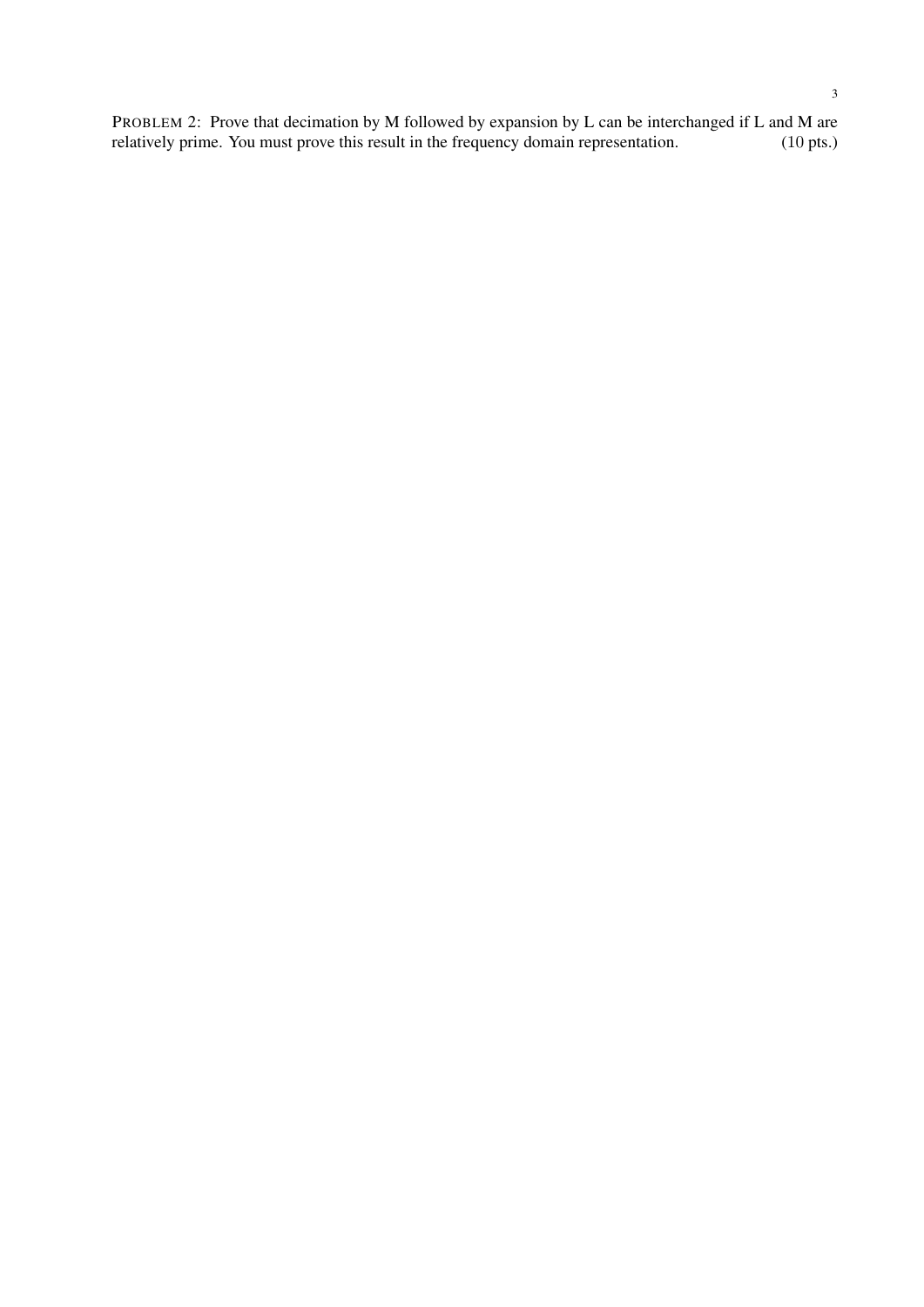PROBLEM 3: This problem has two parts

- A student was performing measurements on an oscillator. Over what period must the signal be averaged so that he can claim that the device was producing frequencies accurately up to 0.25 KHz? (5 pts.)
- Suppose we are filtering a natural image using (a) 2D FFT (b) 2D Haar wavelet. Sketch the frequency resolution in the 2D  $\omega_1 - \omega_2$  frequency plane for both the cases. You can assume a N-level dyadic decomposition. (15 pts.) dyadic decomposition.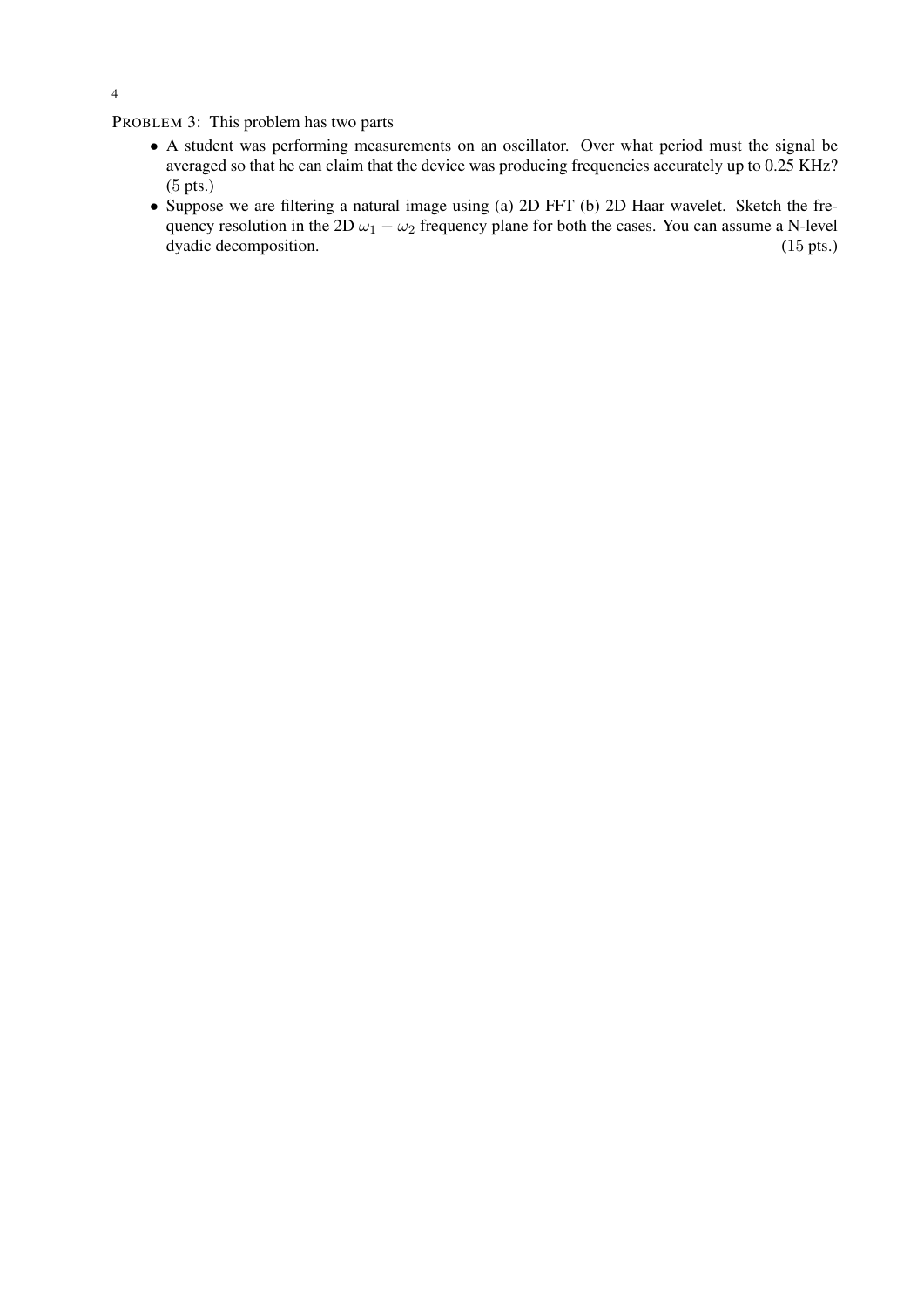PROBLEM 4: Consider a 3-channel filterbank with analysis filters  $H_0(z)$ ,  $H_1(z)$  and  $H_2(z)$  across first three branches respectively. Consider decimation rates over the three branches to be (a) (2,3,6) (b) (2,4,4). Derive the conditions for alias free reconstruction from first principles. If the synthesis filters are  $F_0(z)$ ,  $F_1(z)$  and  $F_2(z)$ , obtain the alias free distortion function. (25 pts.)  $F_2(z)$ , obtain the alias free distortion function.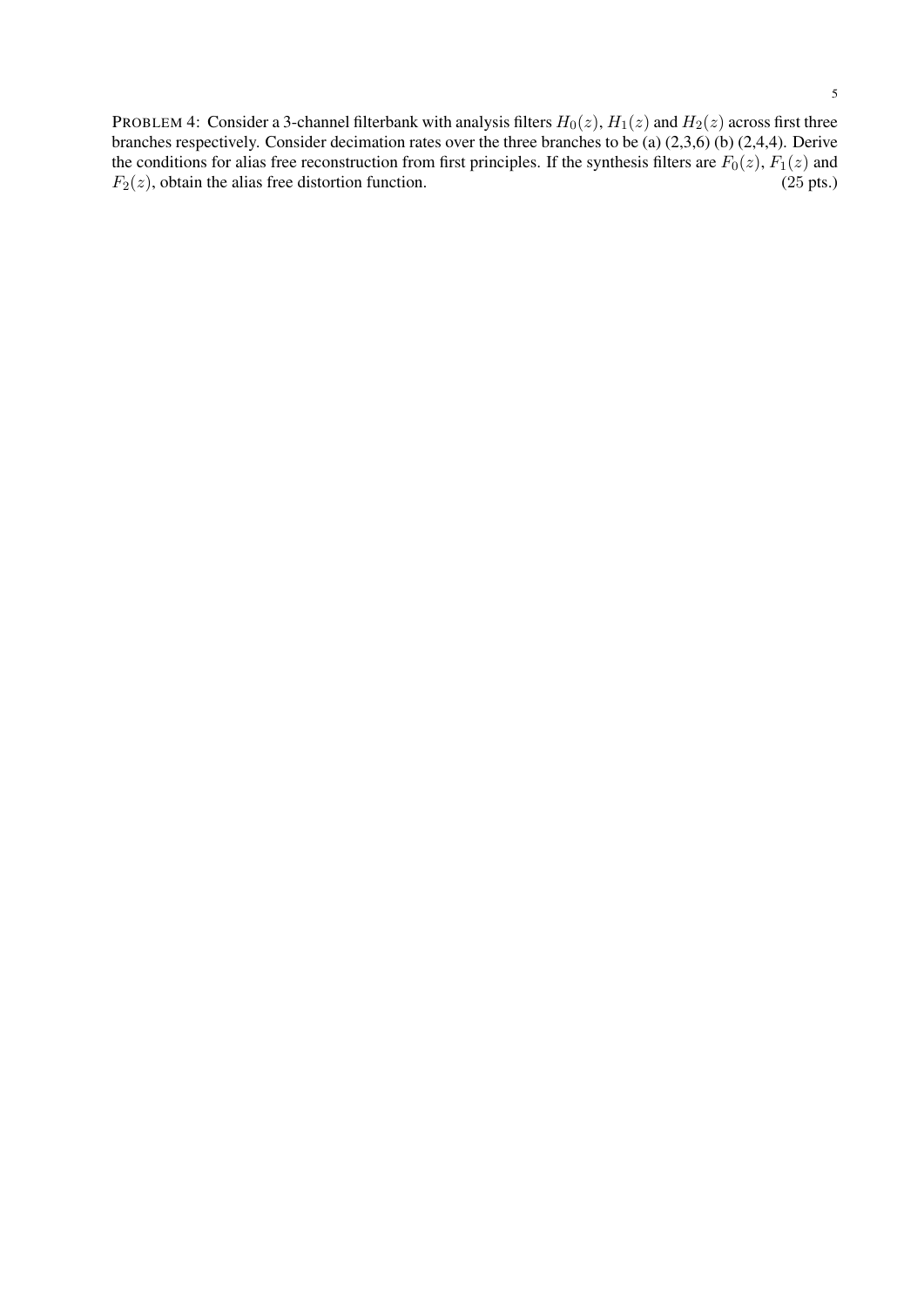PROBLEM 5: Let  $H_0(z) = 1 + 2z^{-1} + 4z^{-2} + 2z^{-3} + z^{-4}$ . The analysis filters are quadrature mirror symmetric. Draw an implementation for the pair  $[H_0(z) H_1(z)]$  in the form of a uniform DFT analysis bank, explicitly showing the polyphase components, the  $2 \times 2$  IDFT box and relevant details. (20 pts.)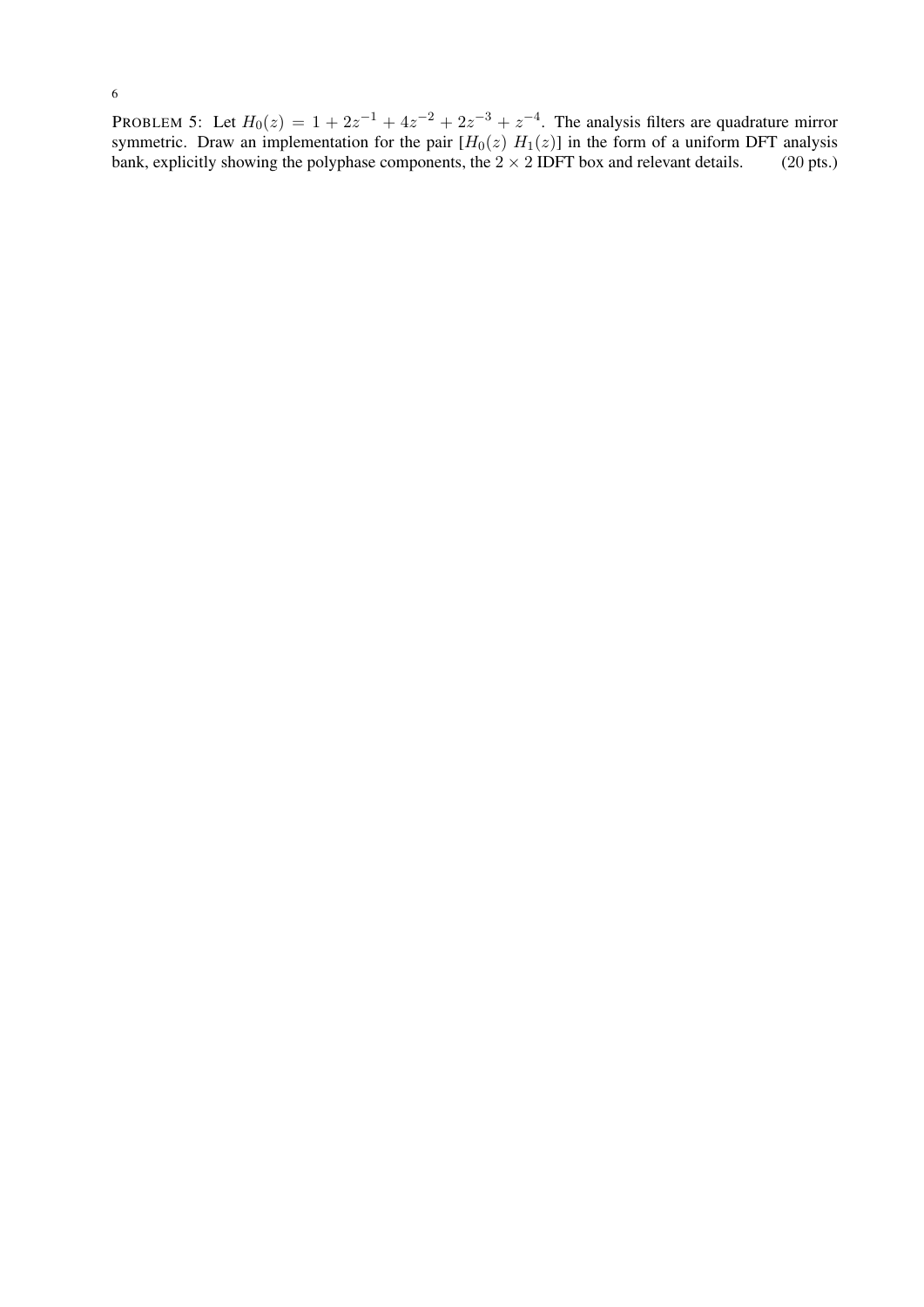PROBLEM 6: Expand the signal  $s(t) = t^3$  in the interval [0,1] using Haar wavelets up to a resolution of  $0.25.$  (10 pts.)